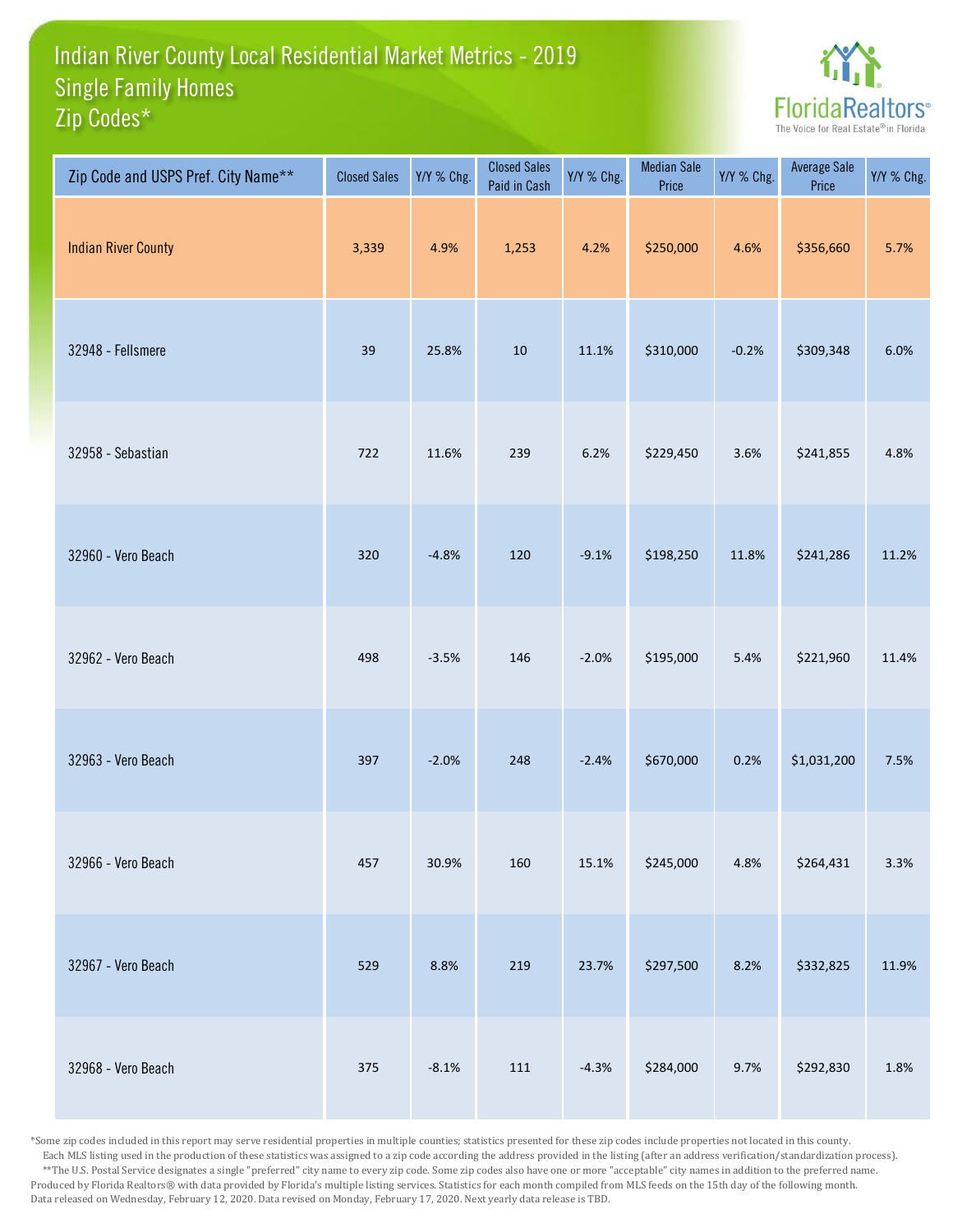## Indian River County Local Residential Market Metrics - 2019 Zip Codes\* Single Family Homes



| Zip Code and USPS Pref. City Name** | <b>Dollar Volume</b> | Y/Y % Chg. | Pct. of Orig. List<br><b>Price Received</b> | Y/Y % Chg. | <b>Median Time to</b><br>Contract | Y/Y % Chg. | <b>New Listings</b> | Y/Y % Chg. |
|-------------------------------------|----------------------|------------|---------------------------------------------|------------|-----------------------------------|------------|---------------------|------------|
| <b>Indian River County</b>          | \$1.2 Billion        | 10.9%      | 95.3%                                       | $-0.2%$    | 59 Days                           | 20.4%      | 4,350               | $-4.7%$    |
| 32948 - Fellsmere                   | \$12.1 Million       | 33.3%      | 94.8%                                       | $-1.3%$    | 37 Days                           | $-19.6%$   | 53                  | 12.8%      |
| 32958 - Sebastian                   | \$174.6 Million      | 17.0%      | 95.9%                                       | $-0.2%$    | 53 Days                           | 12.8%      | 916                 | $-5.1%$    |
| 32960 - Vero Beach                  | \$77.2 Million       | 5.9%       | 94.4%                                       | $-0.5%$    | 41 Days                           | 13.9%      | 366                 | $-12.6%$   |
| 32962 - Vero Beach                  | \$110.5 Million      | 7.5%       | 96.0%                                       | $-0.2%$    | 47 Days                           | 42.4%      | 637                 | $-6.7%$    |
| 32963 - Vero Beach                  | \$409.4 Million      | 5.4%       | 91.8%                                       | 0.0%       | 147 Days                          | 11.4%      | 544                 | $-12.0%$   |
| 32966 - Vero Beach                  | \$120.8 Million      | 35.2%      | 96.1%                                       | 0.0%       | 53 Days                           | 17.8%      | 594                 | 20.5%      |
| 32967 - Vero Beach                  | \$176.1 Million      | 21.8%      | 95.2%                                       | 0.0%       | 69 Days                           | 19.0%      | 761                 | $-3.2%$    |
| 32968 - Vero Beach                  | \$109.8 Million      | $-6.4%$    | 95.2%                                       | $-0.5%$    | 57 Days                           | 9.6%       | 463                 | $-15.5%$   |

\*Some zip codes included in this report may serve residential properties in multiple counties; statistics presented for these zip codes include properties not located in this county. Each MLS listing used in the production of these statistics was assigned to a zip code according the address provided in the listing (after an address verification/standardization process). \*\*The U.S. Postal Service designates a single "preferred" city name to every zip code. Some zip codes also have one or more "acceptable" city names in addition to the preferred name. Produced by Florida Realtors® with data provided by Florida's multiple listing services. Statistics for each month compiled from MLS feeds on the 15th day of the following month. Data released on Wednesday, February 12, 2020. Data revised on Monday, February 17, 2020. Next yearly data release is TBD.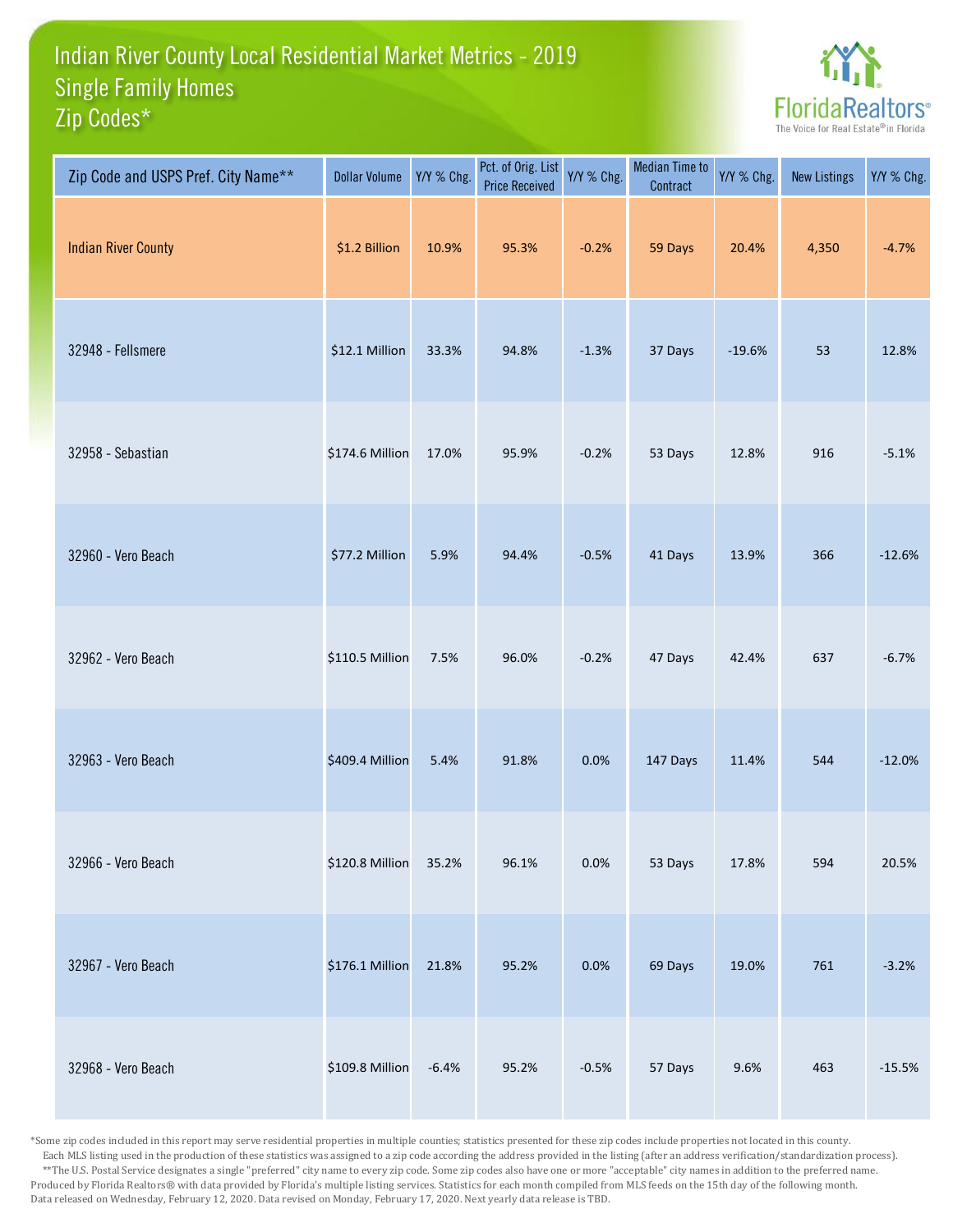## Indian River County Local Residential Market Metrics - 2019 Zip Codes\* Single Family Homes



| Zip Code and USPS Pref. City Name** | <b>New Pending</b><br><b>Sales</b> | Y/Y % Chg. | Pending<br>Inventory    | Y/Y % Chg. | Active Inventory Y/Y % Chg. |          | <b>Months Supply</b><br>of Inventory | Y/Y % Chg. |
|-------------------------------------|------------------------------------|------------|-------------------------|------------|-----------------------------|----------|--------------------------------------|------------|
| <b>Indian River County</b>          | 3,659                              | 4.5%       | 339                     | 1.2%       | 1,409                       | $-5.8%$  | 5.1                                  | $-8.9%$    |
| 32948 - Fellsmere                   | 48                                 | 33.3%      | $\overline{\mathbf{3}}$ | 50.0%      | 16                          | 33.3%    | 4.9                                  | 6.5%       |
| 32958 - Sebastian                   | 823                                | 7.3%       | 64                      | 16.4%      | 206                         | $-18.9%$ | 3.4                                  | $-27.7%$   |
| 32960 - Vero Beach                  | 345                                | $-3.6%$    | 30                      | 11.1%      | 64                          | $-33.3%$ | $2.4$                                | $-29.4%$   |
| 32962 - Vero Beach                  | 541                                | $-2.3%$    | 46                      | 12.2%      | 157                         | 6.1%     | 3.8                                  | 11.8%      |
| 32963 - Vero Beach                  | 418                                | 0.0%       | 51                      | 13.3%      | 376                         | $-8.1%$  | 11.4                                 | $-5.8%$    |
| 32966 - Vero Beach                  | 498                                | 29.0%      | 46                      | $-8.0%$    | 143                         | $-0.7%$  | $3.8\,$                              | $-24.0%$   |
| 32967 - Vero Beach                  | 574                                | 7.9%       | 52                      | $-3.7%$    | 325                         | 14.0%    | 7.4                                  | 5.7%       |
| 32968 - Vero Beach                  | 399                                | $-10.7%$   | $36\,$                  | $-40.0%$   | 119                         | $-18.5%$ | $3.8\,$                              | $-11.6%$   |

\*Some zip codes included in this report may serve residential properties in multiple counties; statistics presented for these zip codes include properties not located in this county. Each MLS listing used in the production of these statistics was assigned to a zip code according the address provided in the listing (after an address verification/standardization process). \*\*The U.S. Postal Service designates a single "preferred" city name to every zip code. Some zip codes also have one or more "acceptable" city names in addition to the preferred name. Produced by Florida Realtors® with data provided by Florida's multiple listing services. Statistics for each month compiled from MLS feeds on the 15th day of the following month. Data released on Wednesday, February 12, 2020. Data revised on Monday, February 17, 2020. Next yearly data release is TBD.